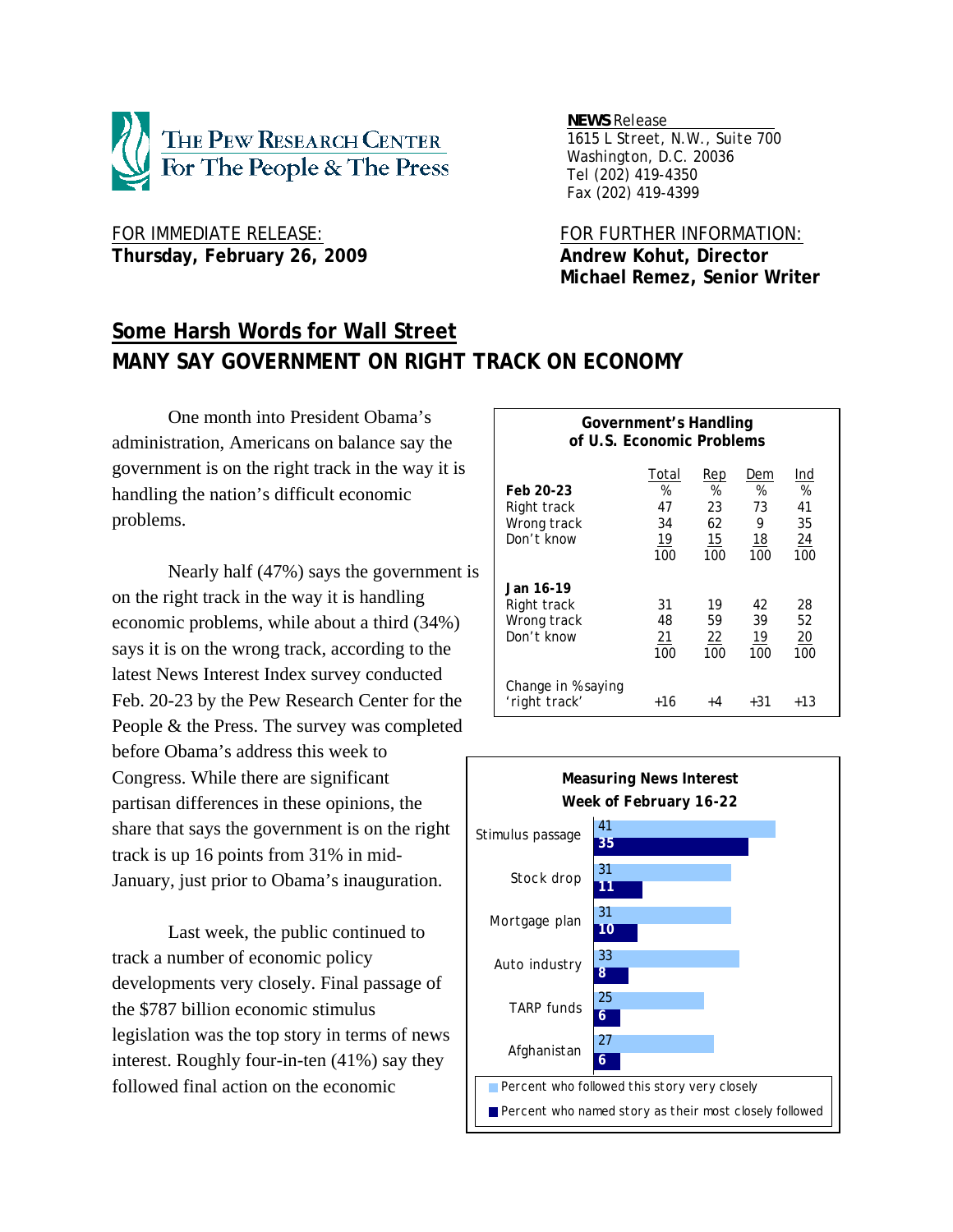stimulus bill very closely, while 35% named this story as the news item they followed most closely – by far the highest percentage for any of the week's stories.

Reporting on the economy and government efforts to stop the slide collectively accounted for more than 40% of the newshole, according to the Pew Research Center's Project for Excellence in Journalism (PEJ).

# **Government's Handling of Economy**

With Democrats now in control of both the White House and the Congress, Democrats are much more likely than Republicans to see the government heading in the right direction in its handling of economic problems. Nearly three-quarters of Democrats (73%) say the government is on the right track, up 31 points from mid-January. Last month, 39% of Democrats said the country was on the wrong track. Now, 9% say the same.

The views of Republicans, meanwhile, are largely unchanged: 19% said the government was on the right track in January; 23% say the same now. The proportion of independents that says the government is on the right track is now a 41% plurality, up from 28% in January.

Americans who say they have been tracking news about the economic policy proposals very closely are more likely to say that the government is on the "wrong track" than those who say they are less attentive to news about what the government is doing. Nearly half (48%) of those who tracked the week's economic policy news very closely – final passage of the stimulus, the aid request by U.S. automakers, Obama's housing proposal and decisions on financial bailout funds – say the government is on the wrong track in its handling of the economy; 38% of this group say the government is on the right track.

| More Attentive to Economic Policy<br>News - More Critical of Government                                                                                                |                                     |                                                                                                    |                                    |  |  |  |
|------------------------------------------------------------------------------------------------------------------------------------------------------------------------|-------------------------------------|----------------------------------------------------------------------------------------------------|------------------------------------|--|--|--|
| Right track<br>Wrong track<br>Don't know                                                                                                                               | Total<br>%<br>47<br>34<br>19<br>100 | <b>Following economic</b><br>policy news*<br>Very<br>closely closely<br>%<br>38<br>48<br>14<br>100 | Less<br>%<br>48<br>32<br>20<br>100 |  |  |  |
| N                                                                                                                                                                      | 1004                                | 168                                                                                                | 836                                |  |  |  |
| * Economic policy stories included passage of<br>stimulus, Obama's housing proposal, funding<br>request by automakers, and decisions about<br>financial bailout funds. |                                     |                                                                                                    |                                    |  |  |  |

By contrast, only about third (32%) of those who are less attentive to economic policy stories say that the government is on the wrong track, while a plurality of this group (48%) says the government is on the right track.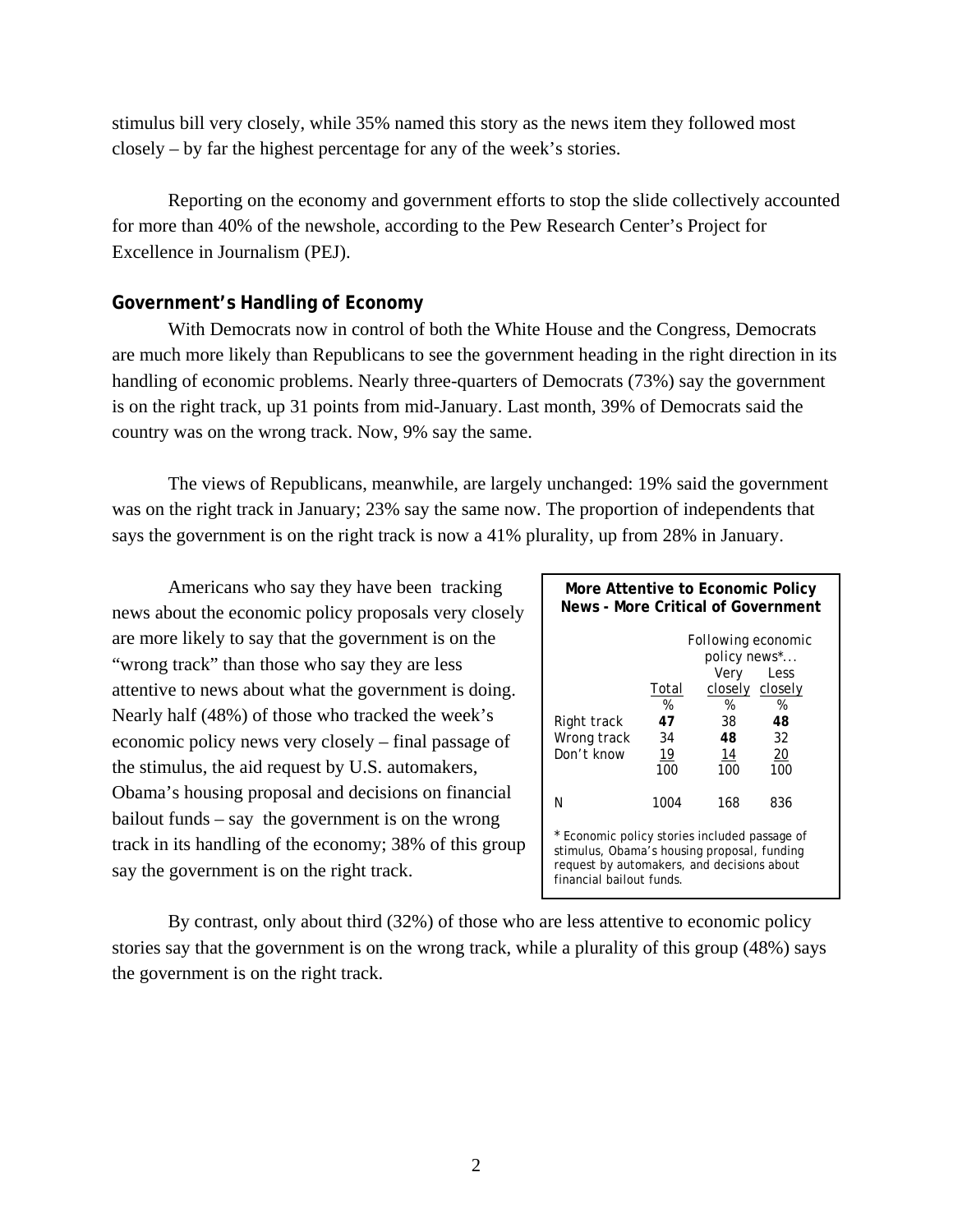## **Tough Words for Wall Street**

When asked what "comes to mind when you hear the term 'Wall Street,'" a plurality (42%) offered nonjudgmental descriptions, but other responses give a sense of the anger directed at those in the financial sector and frustration over soured investments. One-in-ten specifically mention greed or excess, while a similar share (9%) refers to some form of thievery or corruption.

 The share saying that greed comes to mind is up substantially from a 1998 CBS News survey. At that time, just 2% offered the word "greed." The notion of corruption and references to "crooks" and "thieves" did not make the 1998 list.

 The range of responses reflect the public concern and worry about the fate of the financial sector and people's investments: 13% offer responses that get at the impact and causes of the financial crisis. For example, 2% cite mismanagement by business or government, 2% cite bailouts, 2% cite money losses, 2% say "failed" or "failure" and smaller percentages use words such as "trouble," "disaster," "broke" and "frightening."

#### **What Comes to Mind When Thinking of "Wall Street"?**

- %  **42 Descriptive**
- 19 Stocks/stock market
- 13 Money
- 5 Finance/Financial
- 1 Investment
- 1 Journal/Wall Street Journal
- 1 Big business/business
- 1 401K/retirement funds
- 1 Economy/economics
- **13 Financial crisis** 
	- Mess/mismanagement by 2 business or government
	- 2 Declining/losing money\*
	- 2 Failed/failure
	- 2 Bailout
	- 1 Crash
	- 1 Trouble
	- 1 Disaster
	- 1 Broke
	- 1 Fear/frightening/scary/worry
- **10 Greed/Excess**
- 9 Greed
- 1 Rich people/fat cats/big wigs
- **9 Thieves/Corrupt**
- 5 Crooks/thieves\*
- 4 Corrupt/corruption
- 19 Other
- 7 Don't know/Refused

100

\* Synonyms for these responses were included in the total for each category, but are not shown here.

## **Economic News Continues to Dominate Interest and Coverage**

 In a week filled with talk of policy proposals aimed at lifting the nation's economy from crisis, the public focused most closely on President Obama signing the economic stimulus legislation into law. For more than a third (35%) of the public, the stimulus was the story they followed more closely than any other news last week. In terms of news coverage, the stimulus dropped from 28% of the newshole two weeks ago – when lawmakers were negotiating

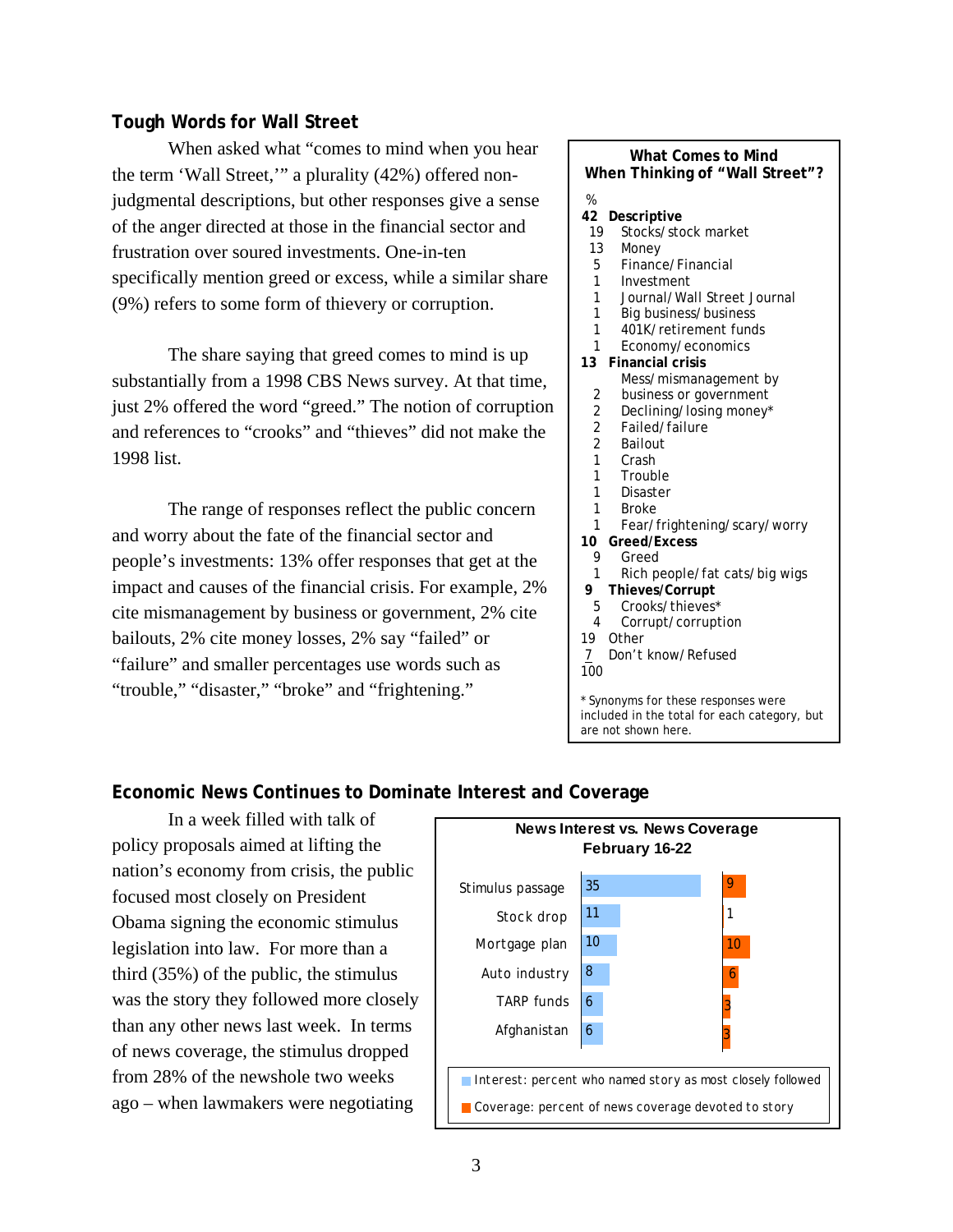a compromise package – to 9% of total news last week, according to PEJ.

News about action on the stimulus was comparable to coverage of Obama's plan to help homeowners facing foreclosure, which accounted for 10% of the newshole last week. The housing proposal, estimated to cost as much as \$275 billion, attracted the very close attention of 31% of the public. For one-in-ten Americans, this was the story they followed most closely last week.

Reports that General Motors and Chrysler are seeking billions of dollars in new emergency loans from the government was the top story of the week for 8% of the public. Reports about the automakers' restructuring troubles and their request for billions in loans accounted for 6% of the newshole. Meanwhile, debate in Washington over how to use the remaining funds approved last fall for securing the nation's financial sector attracted less public interest than the other economic policy news. One-in-four (25%) followed debate over the financial bailout funds very closely and 6% of the public followed this story more closely than any other last week.

Three-in-ten (31%) say they followed news very closely about the stock market's slide to one of its lowest points in a decade. That share was down from the 50% that said they followed very closely the big drop in the Dow in late November. Still, 11% say this was their top story of last week.

Meanwhile, Obama's executive order to send an additional 17,000 U.S. troops to Afghanistan attracted the very close attention of one-in-five (27%) Americans. This was the most closely followed story of the week for 6% of the public.

These findings are based on the most recent installment of the weekly News Interest Index, an ongoing project of the Pew Research Center for the People & the Press. The index, building on the Center's longstanding research into public attentiveness to major news stories, examines news interest as it relates to the news media's coverage. The weekly survey is conducted in conjunction with The Project for Excellence in Journalism's News Coverage Index, which monitors the news reported by major newspaper, television, radio and online news outlets on an ongoing basis. In the most recent week, data relating to news coverage were collected from February 16-22, 2009 and survey data measuring public interest in the top news stories of the week were collected February 20-23, 2009 from a nationally representative sample of 1,004 adults.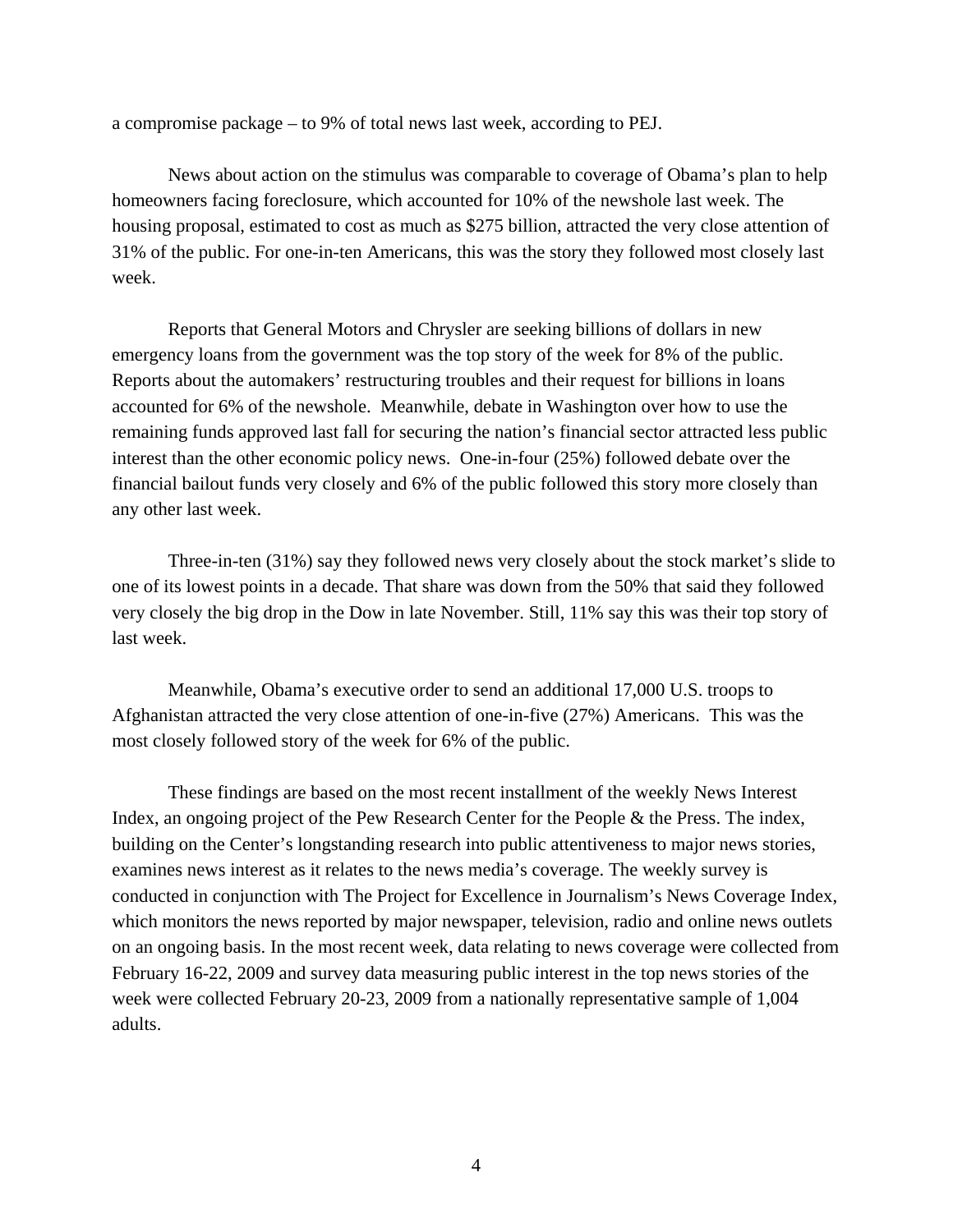## **About the News Interest Index**

The *News Interest Index* is a weekly survey conducted by the Pew Research Center for the People & the Press aimed at gauging the public's interest in and reaction to major news events.

This project has been undertaken in conjunction with the Project for Excellence in Journalism's *News Coverage Index*, an ongoing content analysis of the news. The News Coverage Index catalogues the news from top news organizations across five major sectors of the media: newspapers, network television, cable television, radio and the internet. Each week (from Sunday through Friday) PEJ compiles this data to identify the top stories for the week. The News Interest Index survey collects data from Friday through Monday to gauge public interest in the most covered stories of the week.

Results for the weekly surveys are based on telephone interviews among a nationwide sample of approximately 1,000 adults, 18 years of age or older, conducted under the direction of ORC (Opinion Research Corporation). For results based on the total sample, one can say with 95% confidence that the error attributable to sampling is plus or minus 3.5 percentage points.

In addition to sampling error, one should bear in mind that question wording and practical difficulties in conducting surveys can introduce error or bias into the findings of opinion polls, and that results based on subgroups will have larger margins of error.

For more information about the Project for Excellence in Journalism's News Coverage Index, go to www.journalism.org.

### **About the Pew Research Center for the People & the Press**

The Pew Research Center for the People & the Press is an independent opinion research group that studies attitudes toward the press, politics and public policy issues. We are sponsored by The Pew Charitable Trusts and are one of seven projects that make up the Pew Research Center, a nonpartisan "fact tank" that provides information on the issues, attitudes and trends shaping America and the world.

The Center's purpose is to serve as a forum for ideas on the media and public policy through public opinion research. In this role it serves as an important information resource for political leaders, journalists, scholars, and public interest organizations. All of our current survey results are made available free of charge.

All of the Center's research and reports are collaborative products based on the input and analysis of the entire Center staff consisting of:

 Andrew Kohut, Director Scott Keeter, Director of Survey Research Carroll Doherty and Michael Dimock, Associate Directors Kim Parker, Senior Researcher Michael Remez, Senior Writer Juliana Menasce Horowitz, Robert Suls, Shawn Neidorf, Leah Christian and Jocelyn Kiley Research Associates Kathleen Holzwart and Alec Tyson, Research Analysts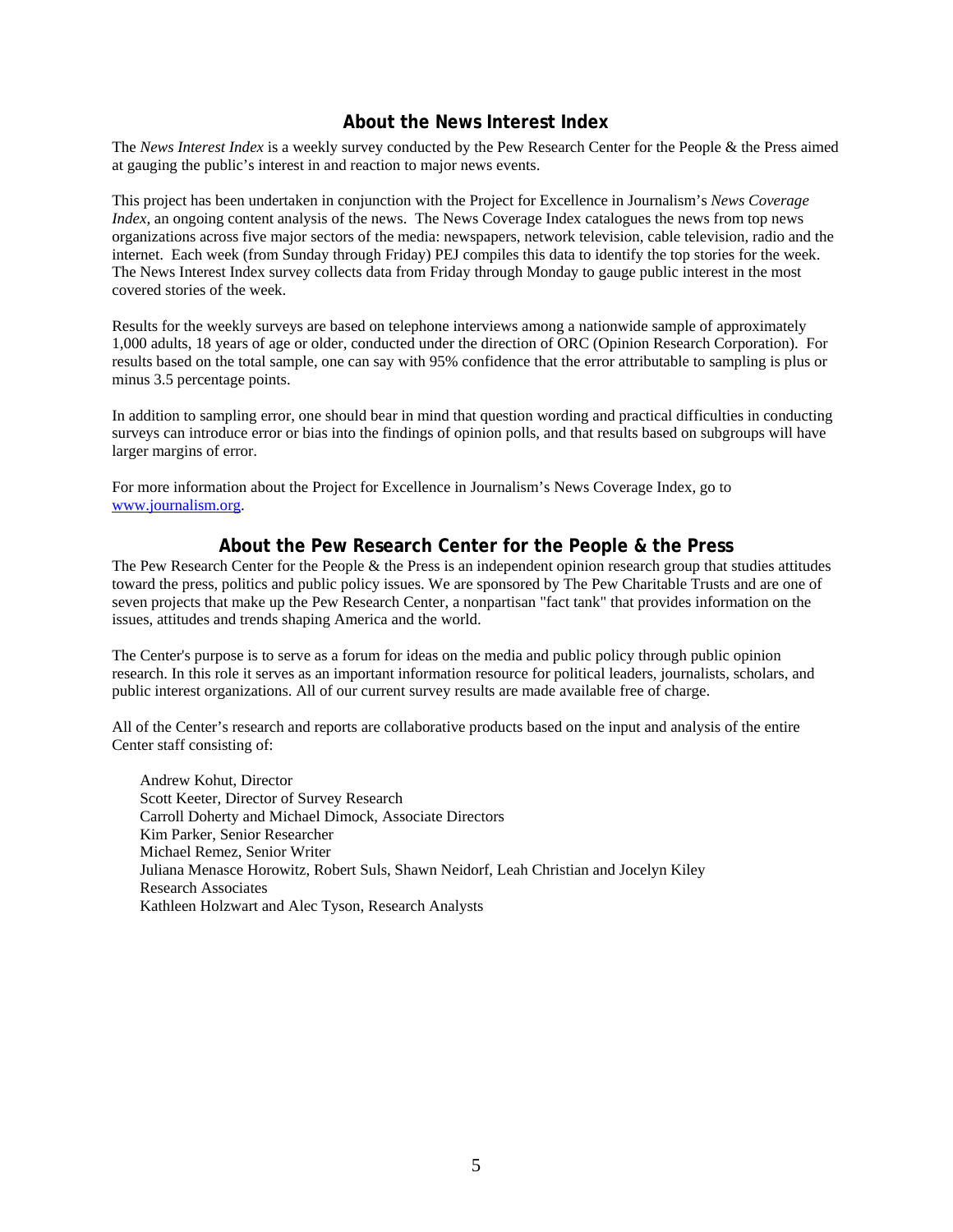#### **PEW RESEARCH CENTER FOR THE PEOPLE & THE PRESS FEBRUARY 20-23, 2009 NEWS INTEREST INDEX OMNIBUS SURVEY TOPLINE N=1,004**

Q.1 As I read a list of some stories covered by news organizations this past week, please tell me if you happened to follow each news story very closely, fairly closely, not too closely, or not at all closely. First, **[INSERT ITEM; RANDOMIZE] [IF NECESSARY** "Did you follow **[ITEM]** very closely, fairly closely, not too closely or not at all closely?"**]** 

|    |                                                          | Very    | Fairly  | Not too | Not at all | DK/       |
|----|----------------------------------------------------------|---------|---------|---------|------------|-----------|
|    |                                                          | Closely | Closely | Closely | Closely    | Refused   |
| a. | Decisions in Washington about how to distribute          |         |         |         |            |           |
|    | the remaining funds from the bailout of financial        |         |         |         |            |           |
|    | institutions approved last fall                          | 25      | 33      | 22      | 20         | $* = 100$ |
|    | October 3-6, 2008: Washington debates                    |         |         |         |            |           |
|    | plan to stabilize markets <sup>1</sup>                   | 62      | 26      | 7       | 5          | $* = 100$ |
|    | September 26-29, 2008                                    | 60      | 22      | 10      | 8          | $* = 100$ |
|    | <b>TREND FOR COMPARISON:2</b>                            |         |         |         |            |           |
|    | September 19-22, 2008: Wall Street turmoil               | 49      | 28      | 14      | 9          | $* = 100$ |
|    | March 20-24, 2008: Bear Stearns buyout                   | 21      | 26      | 21      | 32         | $* = 100$ |
|    | August, 1989: Savings and loan bailout                   | 26      | 30      | 20      | 23         | $1 = 100$ |
| b. | U.S. automakers seeking billions of dollars in           |         |         |         |            |           |
|    | federal loans to avoid bankruptcy                        | 33      | 34      | 22      | 11         | $* = 100$ |
|    | December 19-22, 2008: Bush administration                |         |         |         |            |           |
|    | plan for emergency loans to U.S. automakers <sup>3</sup> | 37      | 33      | 16      | 13         | $1 = 100$ |
|    | December 12-15, 2008: Debate over a                      |         |         |         |            |           |
|    | government bailout for U.S. auto industry                | 40      | 33      | 18      | 9          | $* = 100$ |
|    | December 5-8, 2008: Debate in Congress over              |         |         |         |            |           |
|    | a bailout for U.S. auto industry                         | 34      | 38      | 17      | 11         | $* = 100$ |
|    | November 21-24, 2008                                     | 41      | 26      | 17      | 15         | $1 = 100$ |
|    | <b>TRENDS FOR COMPARISON: 4</b>                          |         |         |         |            |           |
|    | November 14-17, 2008: Problems facing                    |         |         |         |            |           |
|    | <i>automakers</i>                                        | 30      | 35      | 20      | 15         | $* = 100$ |
|    | October 31-November 3, 2008: Possible                    |         |         |         |            |           |
|    | merger of GM and Chrysler                                | 16      | 28      | 24      | 31         | $1 = 100$ |
|    | May 18-21, 2007: DaimlerChrysler sells                   |         |         |         |            |           |
|    | <b>Chrysler</b>                                          | 8       | 20      | 25      | 46         | $1 = 100$ |
|    | September 28-October 1, 2007: Agreement                  |         |         |         |            |           |
|    | between GM and UAW ending strike                         | 14      | 28      | 28      | 30         | $* = 100$ |
|    | December, 2005: General Motors job cuts                  | 22      | 30      | 26      | 21         | $1 = 100$ |
|    | June, 1998: Chrysler/Daimler Benz merger                 | 12      | 22      | 27      | 38         | $1 = 100$ |

 $\frac{1}{1}$  September 26-29, 2008 and October 3-6, 2008 asked about "The debate in Washington over a plan to use government funds to stabilize financial markets." 2

 September 19-22, 2008 asked about "Turmoil among major financial institutions on Wall Street." March 20-24, 2008 asked about "The buyout of Wall Street investment bank Bear Stearns." August, 1989 asked about: "Passage in Congress of a bill to bailout ailing savings and loan institutions." 3

December 19-22, 2008 asked about "The Bush administration's plan to provide billions in emergency loans to U.S. automakers." December 12-15, 2008 asked about "The debate over a government bailout for the U.S. auto industry." November 21-24, 2008 and December 5-8, 2008 asked about "The debate in Congress over a government bailout for the U.S. auto industry." 4

November 14-17, 2008 asked about: "News about problems facing U.S. automakers." October 31-November 3, 2008 asked about: "The possible merger of automakers General Motors and Chrysler." May 18-21, 2007 asked about: "DaimlerChrysler's decision to sell Chrysler to a private equity firm." January, 1992 and December, 2005 asked about: "The major job cuts announced by General Motors." June, 1998 asked about: "The merger of the Chrysler Corporation and Daimler Benz." September 28-October 1, 2007 asked about "An agreement between General Motors and the United Auto Workers union that ended a two-day strike over wages and job security."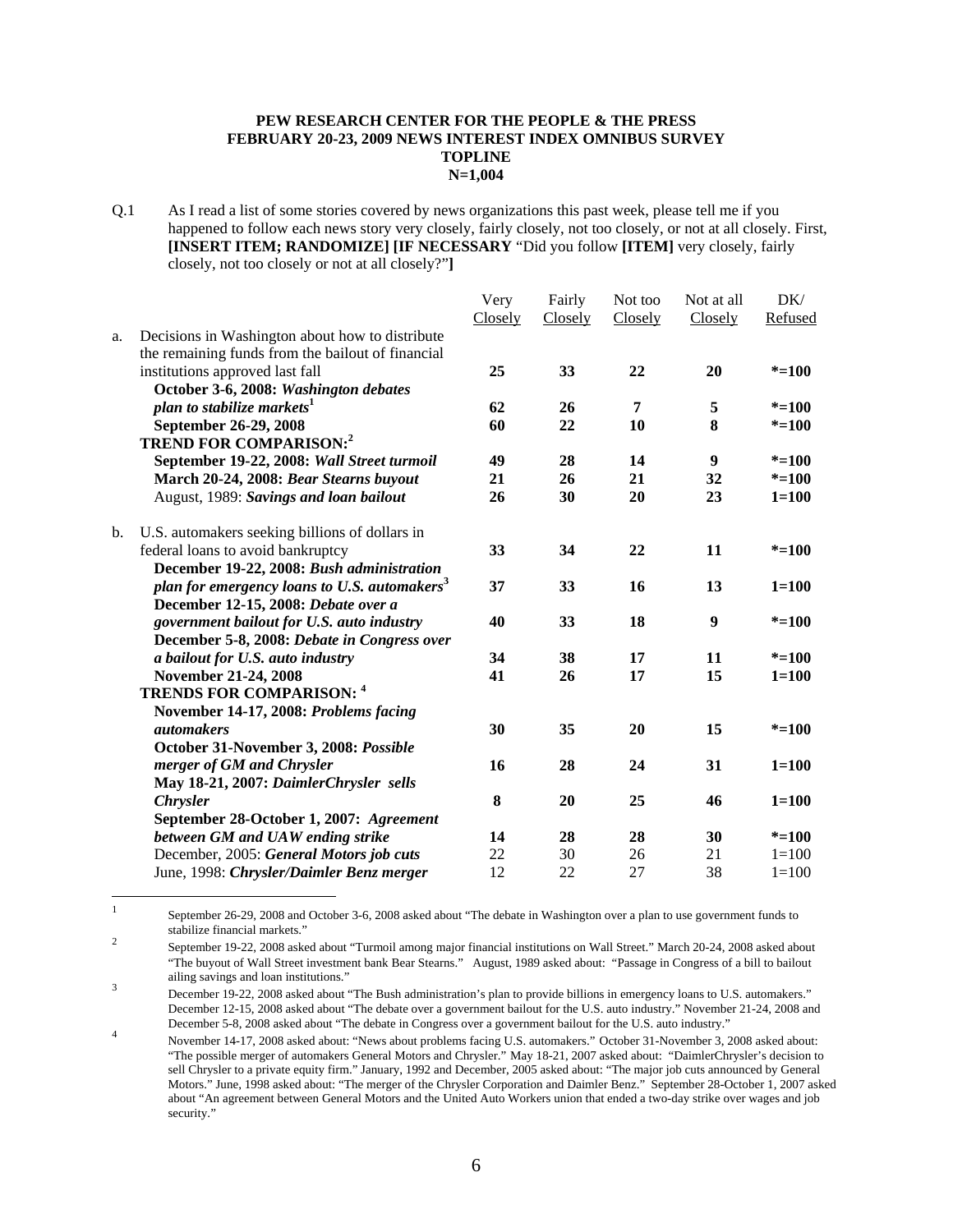#### **Q.1 CONTINUED…**

|    |                                                     | Very    | Fairly  | Not too          | Not at all | DK/       |
|----|-----------------------------------------------------|---------|---------|------------------|------------|-----------|
|    |                                                     | Closely | Closely | Closely          | Closely    | Refused   |
|    | January, 1992: General Motors job cuts              | 35      | 38      | 18               | 9          | $* = 100$ |
| c. | The Obama administration's plan to help             |         |         |                  |            |           |
|    | homeowners facing foreclosure which could cost      |         |         |                  |            |           |
|    | as much as \$275 billion dollars                    | 31      | 36      | 19               | 13         | $1 = 100$ |
|    | September 12-15, 2008: Government                   |         |         |                  |            |           |
|    | takeover of Fannie Mae and Freddie Mac <sup>5</sup> | 28      | 35      | 19               | 17         | $1 = 100$ |
| d. | The \$780 billion economic stimulus legislation     |         |         |                  |            |           |
|    | approved by Congress and signed into law by         |         |         |                  |            |           |
|    | President Obama                                     | 41      | 37      | 14               | $\bf{8}$   | $* = 100$ |
|    | February 13-16, 2009 <sup>6</sup>                   | 50      | 32      | 13               | 5          | $* = 100$ |
|    | <b>February 6-9, 2009</b>                           | 41      | 33      | 15               | 11         | $* = 100$ |
|    | January 30-February 2, 2009                         | 36      | 29      | 22               | 13         | $* = 100$ |
|    | <b>TREND FOR COMPARISON:7</b>                       |         |         |                  |            |           |
|    | January 16-19, 2009: Debate in Washington           |         |         |                  |            |           |
|    | over the nation's economic problems                 | 35      | 33      | 17               | 15         | $* = 100$ |
|    | February 8-11, 2008: Bush and Congress              |         |         |                  |            |           |
|    | agreeing on an economic stimulus plan               | 22      | 33      | 23               | 21         | $1 = 100$ |
|    | <b>January 25-28, 2008</b>                          | 24      | 36      | 19               | 21         | $* = 100$ |
| e. | Recent major drops in the U.S. stock market         | 31      | 32      | 20               | 17         | $* = 100$ |
|    | November 21-24, 2008                                | 50      | 23      | 15               | 12         | $* = 100$ |
|    | October 17-20, 2008 <sup>8</sup>                    | 54      | 31      | $\boldsymbol{9}$ | 6          | $* = 100$ |
|    | October 10-13, 2008                                 | 59      | 26      | $\boldsymbol{9}$ | 6          | $* = 100$ |
|    | July 3-7, 2008                                      | 22      | 29      | 23               | 26         | $* = 100$ |
|    | March 14-17, 2008                                   | 25      | 31      | 23               | 21         | $* = 100$ |
|    | <b>January 25-28, 2008</b>                          | 29      | 28      | 19               | 23         | $1 = 100$ |
|    | <b>August 17-20, 2007</b>                           | 21      | 24      | 22               | 33         | $* = 100$ |
|    | July 27-30, 2007                                    | 15      | 26      | 21               | 37         | $1 = 100$ |
|    | March 2-5, 2007                                     | 21      | 28      | 25               | 26         | $* = 100$ |
|    | Early September, 2002                               | 27      | 30      | 20               | 22         | $1 = 100$ |
|    | Late July, 2002                                     | 33      | 33      | 15               | 18         | $1 = 100$ |
|    | March, 2001                                         | 27      | 27      | 18               | 27         | $1 = 100$ |
|    | Mid-October, 2000                                   | 20      | 26      | 23               | 31         | $1 = 100$ |
|    | April, 2000                                         | 18      | 28      | 23               | 31         | $*=100$   |
|    | Early April, 2000                                   | 19      | 29      | $20\,$           | 32         | $* = 100$ |
|    | March, 2000                                         | 23      | 29      | 21               | 26         | $1 = 100$ |
|    | March, 1999                                         | 18      | 29      | 22               | 31         | $* = 100$ |
|    | January, 1999                                       | 24      | 28      | 19               | 28         | $1 = 100$ |
|    | Early September, 1998                               | 32      | 31      | 20               | 17         | $* = 100$ |
|    |                                                     |         |         |                  |            |           |

 5 September 12-15, 2008 asked about "The federal government taking control of the mortgage companies Fannie Mae and Freddie  $Mac."$ 

February 13-16, 2009 asked about "Congress passing Barack Obama's economic stimulus plan." January 30-February 2, 2009 and February 6-9, 2009 asked about "The debate in Congress over Barack Obama's economic stimulus plan." 7

January 16-19, 2009 asked about "The debate in Washington over what the government should do about the nation's economic problems." January 25-28, 2008 and February 8-11, 2008 asked about "President Bush and Congress agreeing on an economic stimulus plan." 8

October 17-20, 2008 asked about "Recent major ups and downs in the U.S. stock market." March 2-5, 2007 asked about "The recent drop in the U.S. stock market." In Early November, 1997, the story was listed as "Thinking about last Monday when the stock market dropped, how closely did you follow what was happening?" From February, 1996 to Mid-November, 1997, the story was listed as "Recent major ups and downs in the stock market." For all other dates, the story was listed as "Recent major ups and downs in the U.S. stock market."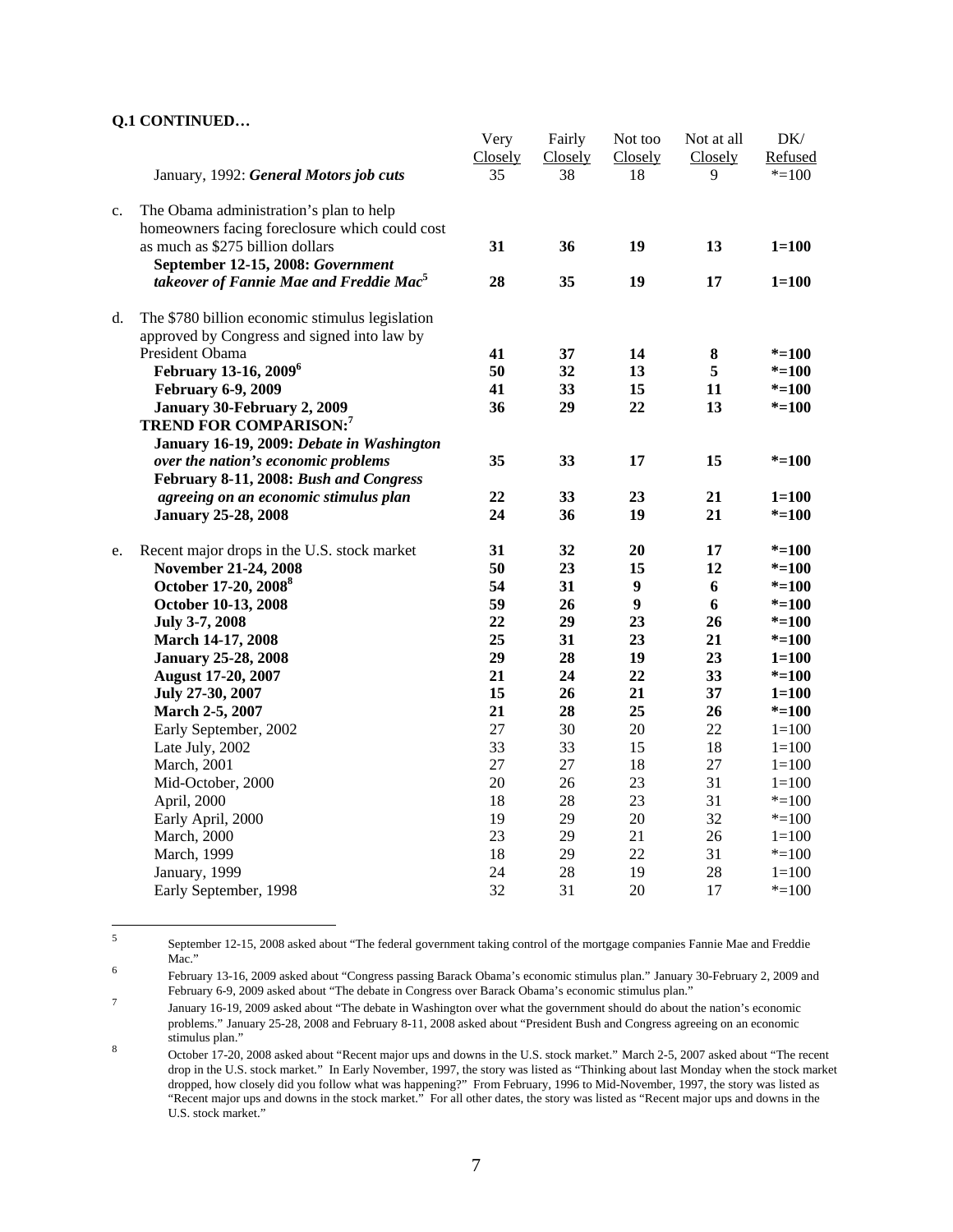#### **Q.1 CONTINUED…**

|    |                                              | Very    | Fairly  | Not too | Not at all     | DK/       |
|----|----------------------------------------------|---------|---------|---------|----------------|-----------|
|    |                                              | Closely | Closely | Closely | Closely        | Refused   |
|    | Mid-August, 1998                             | 17      | 23      | 21      | 39             | $* = 100$ |
|    | January, 1998                                | 21      | 25      | 23      | 31             | $* = 100$ |
|    | Early November, 1997                         | 16      | 29      | 22      | 33             | $* = 100$ |
|    | Mid-November, 1997                           | 25      | 36      | 18      | 20             | $1 = 100$ |
|    | September, 1997                              | 14      | $22\,$  | 23      | 40             | $1 = 100$ |
|    | April, 1997                                  | 17      | 21      | 22      | 40             | $* = 100$ |
|    | February, 1996                               | 12      | 20      | 25      | 42             | $1 = 100$ |
| f. | The Obama administration's decision to send  |         |         |         |                |           |
|    | 17,000 additional U.S. troops to Afghanistan | 27      | 29      | 24      | 19             | $1 = 100$ |
|    | <b>TREND FOR COMPARISON:</b> <sup>9</sup>    |         |         |         |                |           |
|    | January 30-February 2, 2009                  | 26      | 34      | 24      | 16             | $* = 100$ |
|    | <b>January 2-4, 2009</b>                     | 22      | 33      | 23      | 21             | $1 = 100$ |
|    | October 24-27, 2008                          | 28      | 32      | 22      | 17             | $1 = 100$ |
|    | October 10-13, 2008                          | 19      | 34      | 29      | 18             | $* = 100$ |
|    | September 12-15, 2008                        | 21      | 34      | 25      | 19             | $1 = 100$ |
|    | <b>August 29-31, 2008</b>                    | 18      | 27      | 32      | 23             | $* = 100$ |
|    | July 18-21, 2008                             | 27      | 33      | 24      | 16             | $* = 100$ |
|    | <b>July 11-14, 2008</b>                      | 19      | 28      | 29      | 23             | $1 = 100$ |
|    | July 3-7, 2008                               | 19      | 28      | 32      | 21             | $* = 100$ |
|    | June 20-23, 2008                             | 20      | 30      | 30      | 20             | $* = 100$ |
|    | Late July, 2002                              | 41      | 38      | 13      | 7              | $1 = 100$ |
|    | June, 2002                                   | 38      | 32      | 20      | 9              | $1 = 100$ |
|    | April, 2002                                  | 39      | 39      | 13      | $8\,$          | $1 = 100$ |
|    | Early April, 2002                            | 45      | 37      | 12      | 5              | $1 = 100$ |
|    | February, 2002                               | 47      | 39      | $\,8\,$ | 5              | $1 = 100$ |
|    | January, 2002                                | 51      | 35      | 9       | $\overline{4}$ | $1 = 100$ |
|    | December, 2001                               | 44      | 38      | 12      | 5              | $1 = 100$ |
|    | Mid-November, 2001                           | 49      | 36      | 11      | 3              | $1 = 100$ |
|    | Early November, 2001                         | 45      | 36      | 12      | 6              | $1 = 100$ |
|    | Mid-October, 2001                            | 51      | 35      | 10      | 3              | $1 = 100$ |

Q.2 Which ONE of the stories I just mentioned have you followed most closely, or is there another story you've been following MORE closely? [**DO NOT READ LIST. ACCEPT ONLY ONE RESPONSE.]** 

The \$780 billion economic stimulus legislation approved by Congress and signed into law

- 35 by President Obama
- 11 Recent major drops in the U.S. stock market

The Obama administration's plan to help homeowners facing foreclosure which could cost as 10 much as \$275 billion dollars

8 U.S. automakers seeking billions of dollars in federal loans to avoid bankruptcy

Decisions in Washington about how to distribute the remaining funds from the bailout of financial 6 institutions approved last fall

- 6 The Obama administration's decision to send 17,000 additional U.S. troops to Afghanistan
- 8 Some other story **(VOL.)**
- 16 Don't know/Refused **(VOL.)**
- 100

-<br>9

Early-October, 2001 to Late July, 2002 and October 24-27, 2008 through January 30-February 2, 2009 asked about "The U.S. military effort in Afghanistan." From June 20-23, 2008 to October 10-13, 2008 the story was listed as "The military effort in Afghanistan against Taliban fighters."